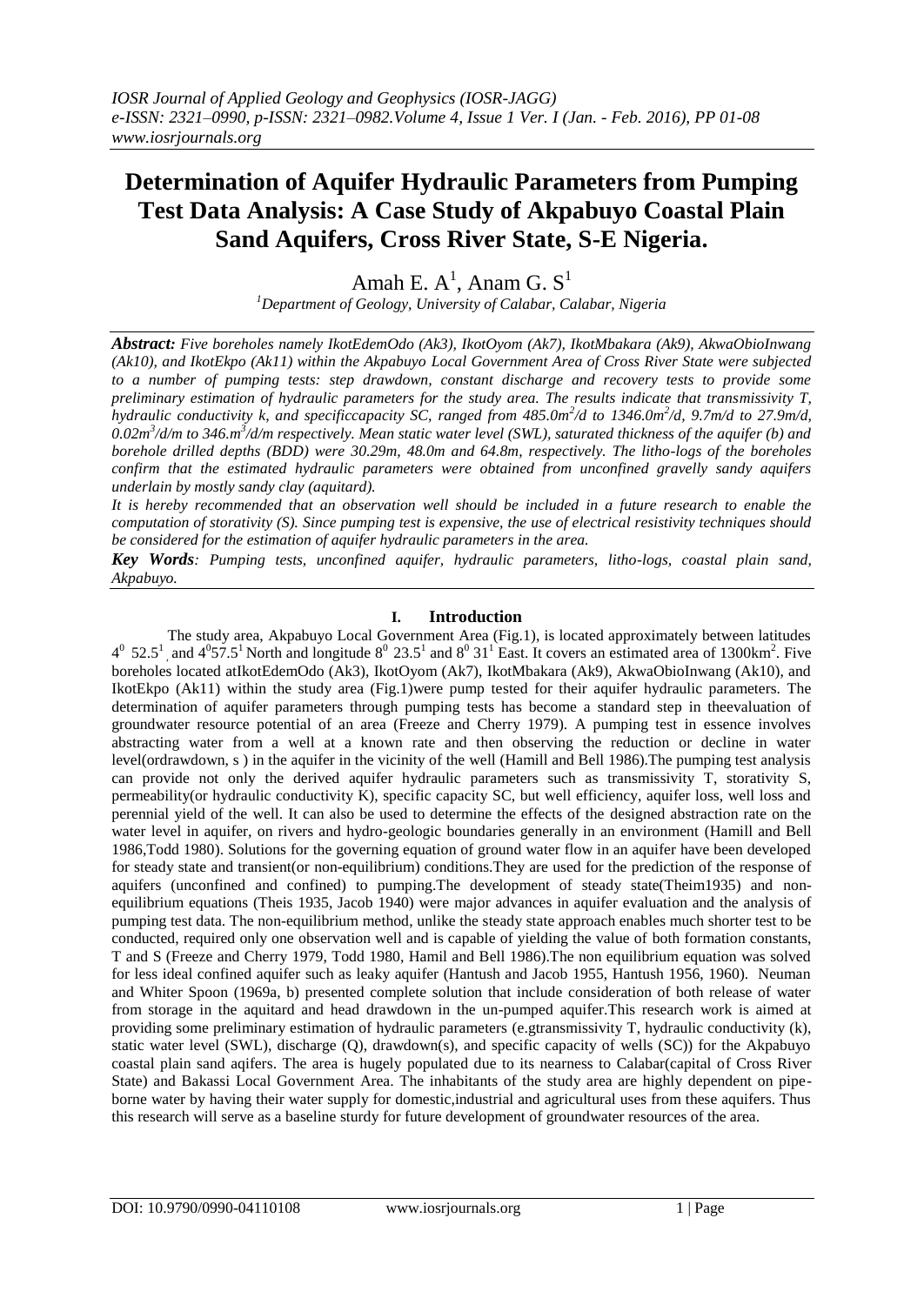# **II. Materials And Methods**

The data obtained for this work was carried out by the authors in conjunction with the Federal Ministry of Water Resources, Abuja and the Cross River Basin and Rural Development Authority, Calabar in 2010. The pumping test techniques were carried out in three sequential stages:

- 1. The step-drawdown test
- 2. The constant rate test and
- 3 Recovery test.

During the pumping test and after the test, data were collated and analysed to determine the following hydraulic parameters:

- 1. Transmissivity (T)
- 2. Conductivity (K)
- 3. Specific capacity (SC) and
- 4. Drawdown (s)

The pumping was carried out using 5.5HP, submersible pump for locations Ak3, AK8, Ak9, AK10 and 3HP pump for Ak11.

Single hole pumping test was employed in all these five places because no observation well was available. The data generated in such cases were used for the estimation of the transmissivity,T of the aquifer. For wells in places where an observation well was available, both transmissivity T and storativity S, were computed from a semi-log plot of time-drawdown graph (see Figure 4).The slope of this graph is equivalent to  $\Delta s$ =2.3Q/4 $\pi$ T, hence T=2.3Q/4 $\pi\Delta s$  and S=2.25Tt<sub>0</sub>/r<sup>2</sup> where Q=pumping rate

∆s=drawdown difference per log cycle of time, t.

 $t_0$ =time when drawdown is zero.

r=radial distance from a pumping well to an observation well.

## **III. Result And Disscussion**

The results of the pumping test are shown in Table 2. The raw data for the five locations are indicated in Table1

## **Transmissivity (T)**

Transmissivity T, is the rate at which water passes through a unit width of

a saturated thickness of an aquifer under a unit hydraulic gradient. The Hydraulic conductivity (K) and Transmisssivity(T) are related by the expression  $T=Kb$  where

 $T =$  transmissivity in  $m<sup>2</sup>$  per day

 $K =$  hydraulic or aquifer conductivity in m per day and

 $b =$  thickness of the aquifer in m

The drawdown, s for a pumping well is given by the equation,  $s = 2.3Q/4\pi T \log 2.25T \text{tr}^2$  Cooper and Jacob 1946). T is evaluated from the slope of semi- log plot of time- drawdown curves (Figs 2 and 3) for both constant discharge and recovery aquifer tests using the relation:

T=2.3Q/4∆sas previously outlined

Q being the constant pumping rate in  $m<sup>3</sup>$  per day

Average transmissivity, T from both techniques(constant and recovery tests) are summarized in Table 2. T ranges from **485.0 to 1393.8m<sup>2</sup> / d.**

## **Storativity**

Storativity also referred to as storage coefficient (S) is the volume of water an aquifer releases from or takes into storage per unit surface area per unit change in head. From cooper and Jacob (1946), non – equilibrium equation.,storativity ,

## $S = 2.25T t_0/r^2$  where

 $t_0$  is the time at zero drawdown, S is the storativity of the aquifer, r is the distance from the pumping well to an observation well (m)

This implies that to evaluate S require measurement of r, the distance to an observation wells. There were no observation wells used thus, S could not be calculated; furthermore there are energy losses as water rushes into wellbore so that the head in the aquifer is larger than the water level in pumping well (Petters 1989, Edet 1993). However, the values of S are usually about 0.2 for water table aquifers and  $10^{-5}$  and  $10^{-3}$  for confined aquifers (Lohman 1972).

## **Specific Capacity (Sc)**

Specific capacity is the discharge rate per drawdown. Mathematically specific capacity (SC)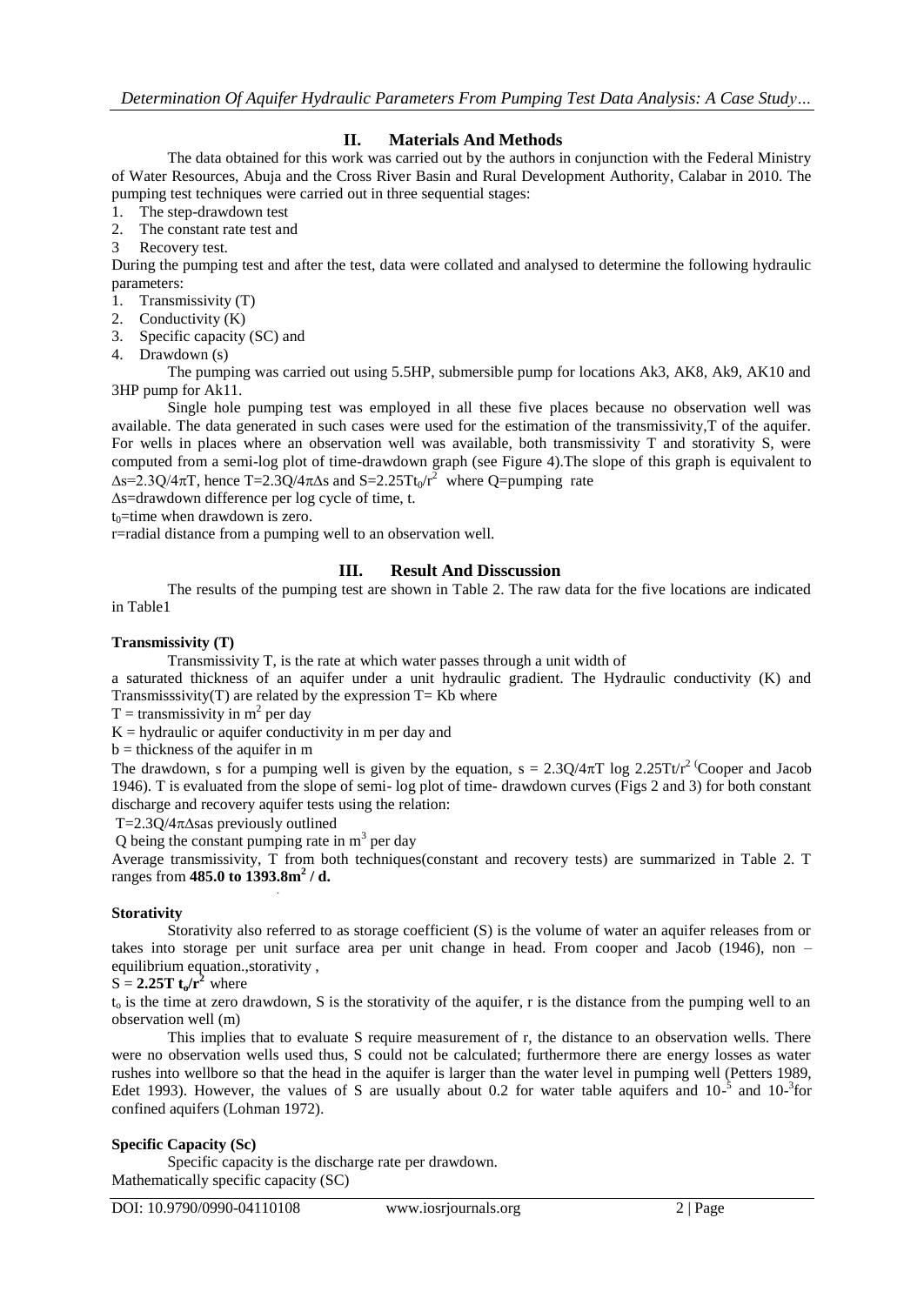$SC = Q/s$ 

where Q is the discharge rate in  $m^3/d$ .

And s=drawdown in m

The productivity of a well is often expressed in terms of its specific capacity (Freeze and Cherry, 1979).The calculated specific capacity of wells ranged from 9.02 to 346m<sup>3</sup>/d/m with a mean of 82.40m<sup>3</sup>d/m.

## **Hydraulic Conductivity (K)**

It is the quantitative measurement of permeability that is the ease in which water can pass through a unit thicknessof an aquifer. Hydraulic conductivity,K

andtransmissivityT are related by the expression).

 $T = Kb$ . Thus,  $K = T/b$ 

where  $b =$  saturated thickness of the aquifer. In this work,

K varies from 9.7 m/d (IkotEdemOdo, Ak3) to 27. 9m/d ( AkwaObioInwang AK10).

## **Aquifer Thickness**

The thickness of the aquifer for location AK3, Ak7, Ak9, AK10 and AK 11 are 50m, 61m,42m, 36m, and 55m respectively (Table2, Fig5)

#### **IV. Discussion**

The upper aquifer of the Akpabuyo area is found to exist from a depth of less than 5m below the surface and its saturated thickness ranges from 45 to 90m with a mean of 48.0m. It is made up of coarse, gravelly sand terminated in a sandy clay substratum. (Fig 4).This aquifer is called upper gravelly sandy aquifer(UGSA) (Amah et al,2008)

The mean depth of drilled boreholes of 46m (Table 2) indicates that the upper aquifer is shallow (Edet and Okereke, 2002). From the mean values of hydraulic parameters  $(T = 77.5 \text{m}^2/\text{d}, k = 21.6 \text{m/d}$  and SC = 82.4m<sup>3</sup>/d/m), the coastal plain sand aquifer of Akpabuyo area contains enormous quantity of water.

The interpreted results (Table 2) indicate that AK 10 (AkwaObioInwang ) has the highest hydraulic parameters and the most productive borehole (SC=  $346m^3/d/m$ ).

## **V. Conclusion And Recommendation**

Pumping test data were analysed for five boreholes in Akpabuyo area : namely IkotEdemOdo (AK3), IkotOyom (AK7), IkotMbakara (AK9) AkwaObioInwang (AK10) and IkotEkpo (AK11) in order to determine the

i. yield/ drawdown characteristics of a well (i.e well test) and

ii. hydraulic parameters of the aquifer (i.e aquifer test).

The data so obtained were used for the estimation of transmissivity (T), conductivity (K), specific capacity (Sc) and thickness (b).

The interpreted results indicate that Ak10 aquifer (AkwaObioInwang) is the most productive ( $SC =$  $346m^3/d/m$ , T = 1393.8m<sup>2</sup>/d) than any other locations.

The saturated thickness of the aquifer is greater than 45m. The litho – logs reveal that the boreholes were tapping unconfined shallow aquifer underline with a sandy clay horizon.

## **VI. Recommenation**

- 1. Since pumping test is expensive, the use of electrical resistivity techniques should be considered for the estimation of aquifer hydraulic parameters.
- 2. The test should be conducted for longer duration of time (2-3hours) in order to give accurate and reliable data as well asan observation well should be included in a future research to enable the computation of storativity (S)
- 3. Boreholes should be drilled to tap the confined aquifer for water of better quality.

## **References**

[1]. Amah, E.A and Esu, E.O (2008). Geophysical and hydrogeological studies of shallow groundwater aquifers of Calabar area, south – eastern Nigeria. International Journal of Environmental Science. 4(2), 78 – 90.

[5]. Freeze , R. A. & Cherry J. A. (1979). Groundwater: prentice Hall Inc. Eaglewood cliffs, New Jersey.

<sup>[2].</sup> Allen, J. R. L. (1985). Late Quaternary Niger Delta and adjacent areas, sedimentary environments and lithofacies. AAPG Bull, vol.49, p 547 -600.

<sup>[3].</sup> Edet, A. E. and Okereke, C. S. (2002).Delineation of shallow groundwater aquifers in the coastal plain sands of Calabar area (Southern Nigeria).Journal of African Earth Sciences (35), 438p.

<sup>[4].</sup> Etu – Efeotor, J. O. (1981). Preliminary Hydro Chemical investigations of sub- surface waters in parts of the Niger Delta. Journal of Mining and Geology vol. 18(1) 103 -105.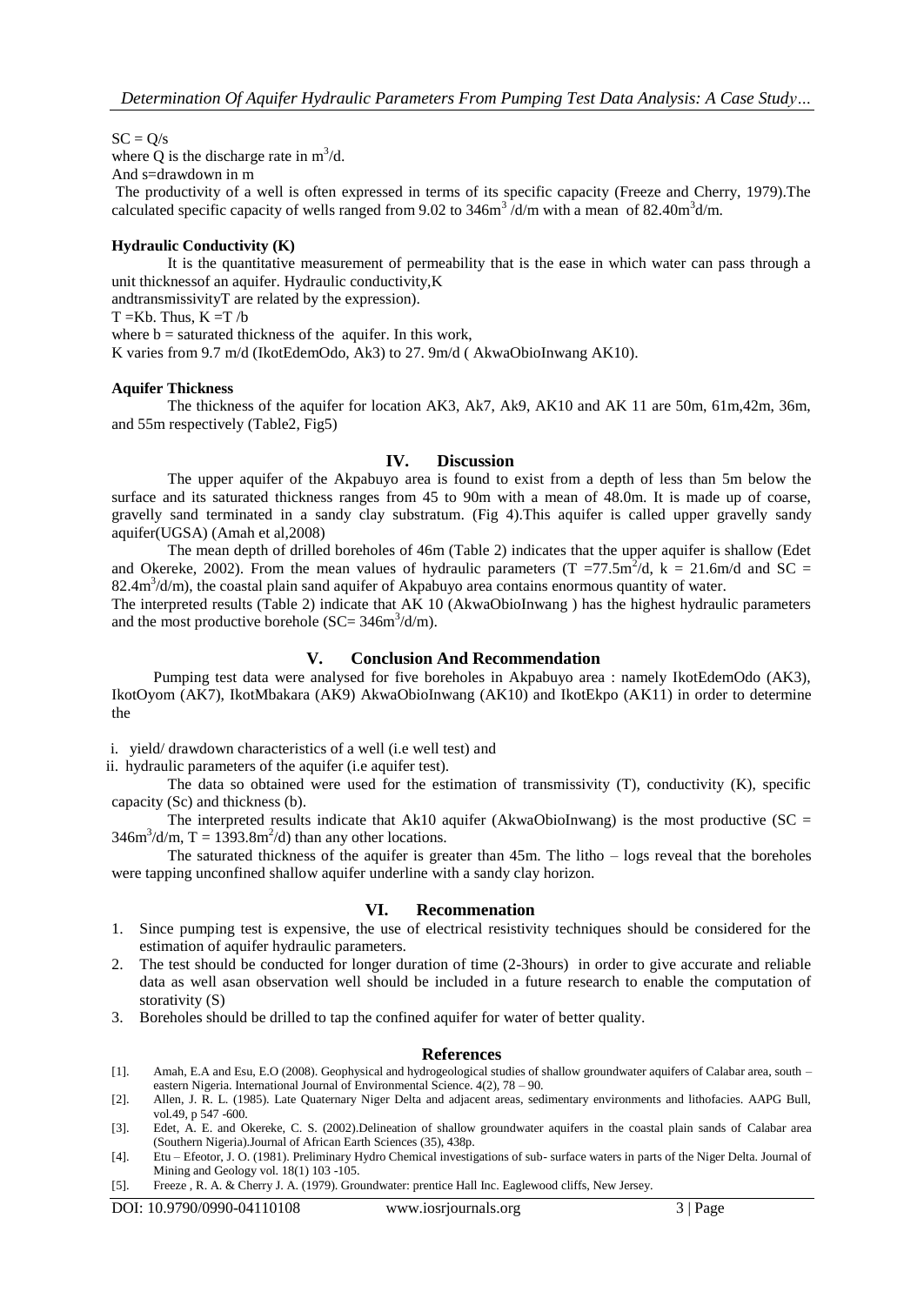- [6]. Hamil F. G. Bell (1986). Groundwater Resources Development: Butterworth's publications.<br>[7]. Hantuash, M. S. (1955): "Analysis of data from pumping tests in Anisotropic Aquifer".
- Hantuash, M. S. (1955): "Analysis of data from pumping tests in Anisotropic Aquifer". Journal of Geophysical Research,71 pp. 702-714.
- [8]. Hantush , M. S. and C. E. Jacob (1954). "Plane potential flow of groundwater with linear leakage".Transactions. American Geophysical Union, 35 pp, 917-936.
- [9]. Lohman, S. W., ed. 1972. Definition of selected groundwater terms- revisions and conceptual refinements. U.S. Geol. Surv.Water supply paper 1988, 21pp.Todd D K 1980



**Fig. 1: Map of Cross River showing the mapped area (after CRBDA, 1982)**

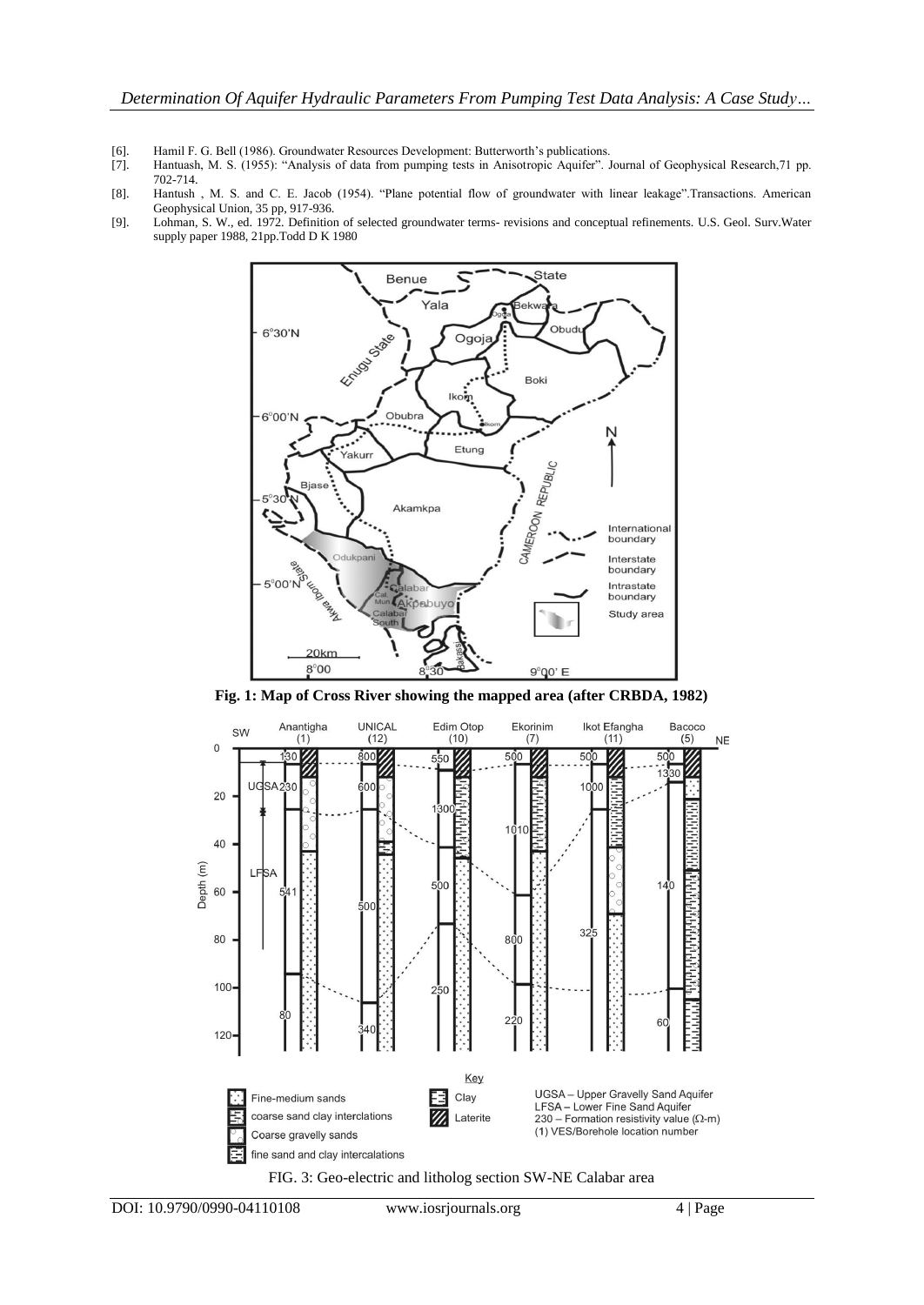

**FIG. 4a: Time-drawdown curve for IkotEdemOdo (AK3)**



**FIG. 4b: Recovery curve for IkotEdemOdo (AK3)**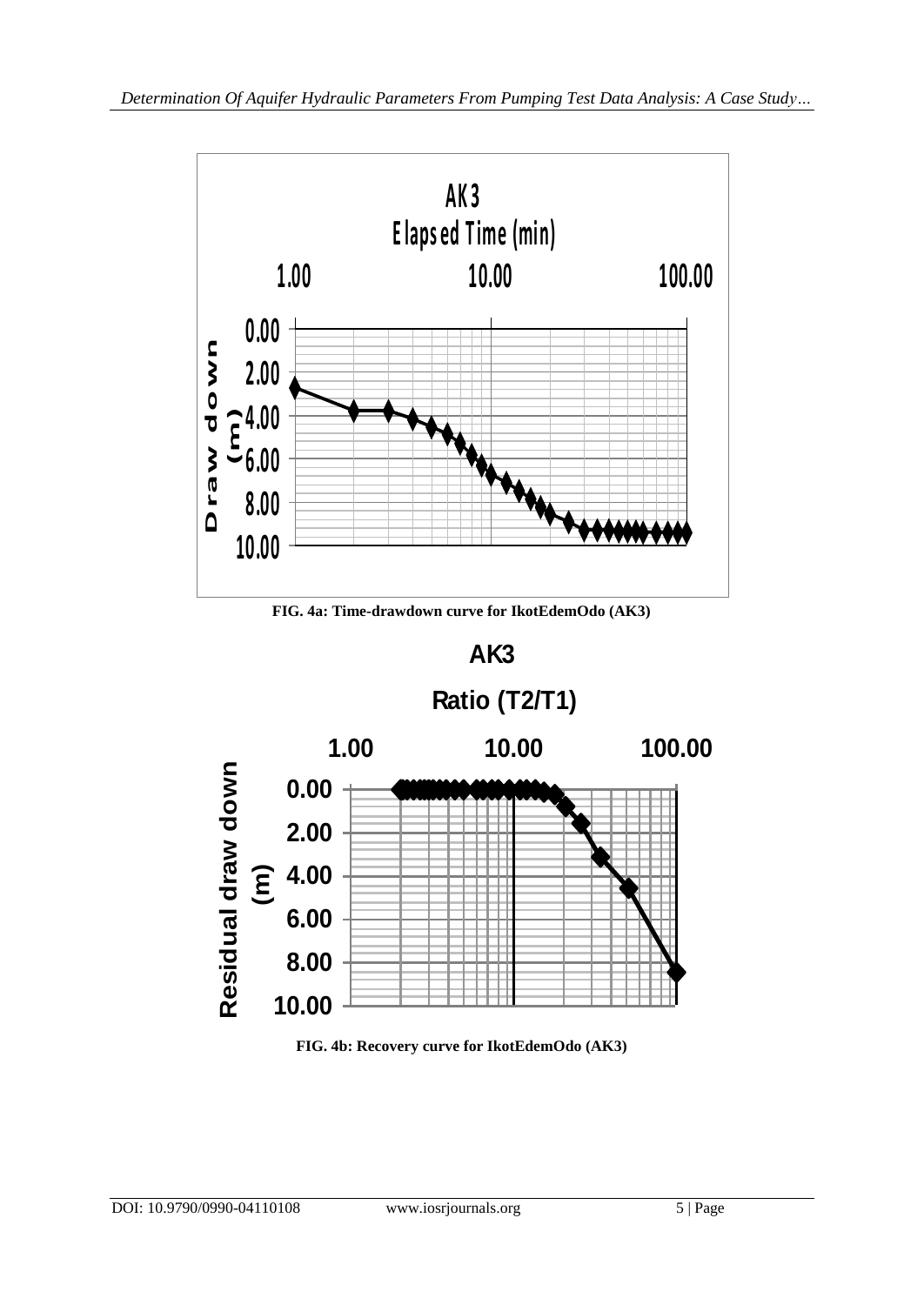

**FIG. 4c: Time-drawdown curve for IkotMbakara (AK9)**



**FIG. 4d: Recovery curve for IkotMbakara (AK9)**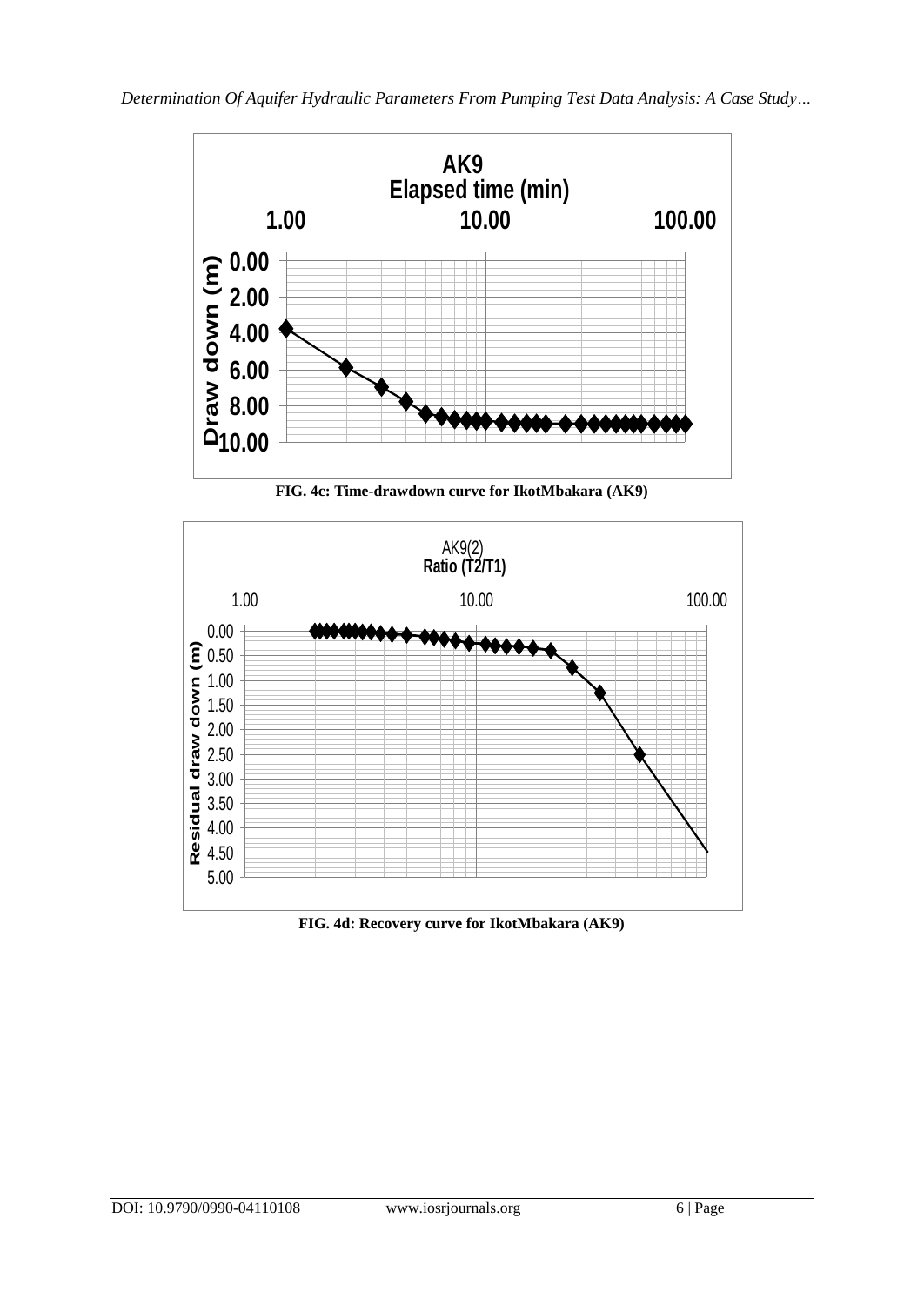*Determination Of Aquifer Hydraulic Parameters From Pumping Test Data Analysis: A Case Study…*

**Pumping Test Results**

Bore hole Location: Ikot EdemOdoAkpabuyo L.G.A. AK3

BH Depth 92(m) Screen Level \_\_\_\_\_\_\_\_\_\_\_ Static W/L 27.8m

Pump Type GROUNDFOS 5HP Pump Setting------ Pumping Rate 120/min

Contractor \_\_\_\_\_\_\_\_\_\_\_\_\_\_\_\_\_\_\_\_\_

Date

| <b>CONSTANT RATE / RECOVERY TEST</b> |                    |                            |                          |                                 |                                     |                    |                |                                     |
|--------------------------------------|--------------------|----------------------------|--------------------------|---------------------------------|-------------------------------------|--------------------|----------------|-------------------------------------|
| <b>Elapsed</b><br><b>Time</b>        | <b>Pumping W/L</b> | <b>Draw</b><br><b>Down</b> | Pumping<br>Rate          | <b>Recovery</b><br>Time $(T_1)$ | <b>Total</b><br><b>Time</b><br>(T2) | Ratio<br>$T_2/T_1$ | Water<br>Level | <b>Residual Draw</b><br><b>Down</b> |
| (Min)                                | (M)                | (M)                        | L/Min                    | (Min)                           | (Min)                               |                    | (M)            | (M)                                 |
| $\theta$                             | 32.50              | $\Omega$                   | 1281/min                 | $\Omega$                        | 100                                 | $\Omega$           | 42.66          | 10.16                               |
| $\mathbf{1}$                         | 35.25              | 2.75                       |                          | 1                               | 101                                 | 101                | 40.90          | 8.40                                |
| $\overline{2}$                       | 36.30              | 3.80                       | $\overline{a}$           | $\overline{2}$                  | 102                                 | 51.0               | 37.01          | 4.50                                |
| $\overline{3}$                       | 13.29              | 3.79                       | $\overline{a}$           | $\overline{3}$                  | 103                                 | 34.3               | 35.60          | 3.10                                |
| $\overline{4}$                       | 13.68              | 4.18                       | $\overline{\phantom{a}}$ | $\overline{4}$                  | 104                                 | 26.0               | 34.10          | 1.60                                |
| 5                                    | 14.04              | 4.54                       | ٠                        | 5                               | 105                                 | 21.0               | 33.30          | 0.80                                |
| 6                                    | 14.36              | 4.86                       | $\overline{a}$           | 6                               | 106                                 | 17.67              | 32.70          | 0.20                                |
| $\overline{7}$                       | 14.81              | 5.31                       | ٠                        | $\overline{7}$                  | 107                                 | 15.29              | 32.60          | 0.10                                |
| 8                                    | 15.34              | 5.84                       | $\overline{\phantom{a}}$ | 8                               | 108                                 | 13.50              | 32.50          | 0.0                                 |
| 9                                    | 15.80              | 6.30                       | $\overline{\phantom{a}}$ | 9                               | 109                                 | 12.11              | 32.50          | 0.0                                 |
| 10                                   | 16.23              | 6.73                       |                          | 10                              | 110                                 | 11.0               | 32.50          | 0.0                                 |
| 12                                   | 16.61              | 7.11                       |                          | 12                              | 112                                 | 9.33               | 32.50          | 0.0                                 |
| 14                                   | 17.0               | 7.50                       | 1281/min                 | 14                              | 114                                 | 8.14               | 32.50          | 0.0                                 |
| 16                                   | 17.7               | 7.87                       | $\overline{\phantom{a}}$ | 16                              | 116                                 | 7.25               | 32.50          | 0.0                                 |
| 18                                   | 17.73              | 8.23                       | $\overline{\phantom{a}}$ | 18                              | 118                                 | 6.56               | 32.50          | 0.0                                 |
| 20                                   | 18.08              | 8.58                       | $\overline{a}$           | 20                              | 120                                 | 6.0                | 32.50          | 0.0                                 |
| 25                                   | 18.12              | 8.92                       | $\overline{\phantom{a}}$ | 25                              | 125                                 | 5.0                | 32.50          | 0.0                                 |
| 30                                   | 18.79              | 9.29                       | $\overline{\phantom{a}}$ | 30                              | 130                                 | 4.33               | 32.50          | 0.0                                 |
| $\overline{35}$                      | 18.81              | 9.31                       | $\overline{\phantom{a}}$ | $\overline{35}$                 | 135                                 | 3.80               | 32.50          | 0.0                                 |
| 40                                   | 18.82              | 9.32                       | ٠                        | 40                              | 140                                 | 3.50               | 32.50          | 0.0                                 |
| 45                                   | 18.84              | 9.34                       | $\overline{\phantom{a}}$ | 45                              | 145                                 | 3.22               | 32.50          | 0.0                                 |
| 50                                   | 18.85              | 9.35                       | $\sim$                   | 50                              | 150                                 | 3.0                | 32.50          | 0.0                                 |
| 55                                   | 18.87              | 9.37                       | $\overline{\phantom{a}}$ | 55                              | 155                                 | 2.82               | 32.50          | 0.0                                 |
| 60                                   | 18.89              | 9.39                       | $\overline{\phantom{a}}$ | 60                              | 160                                 | 2.67               | 32.50          | 0.0                                 |
| 70                                   | 18.90              | 9.40                       | $\overline{\phantom{a}}$ | 70                              | 170                                 | 2.43               | 32.50          | 0.0                                 |
| 80                                   | 18.92              | 9.42                       | $\sim$                   | 80                              | 180                                 | 2.25               | 32.50          | 0.0                                 |
| 90                                   | 18.93              | 9.43                       |                          | 90                              | 190                                 | 2.11               | 32.50          | 0.0                                 |
| 100                                  | 18.93              | 9.43                       | 1281/min                 | 100                             | 200                                 | 2.0                | 32.50          | 0.0                                 |

**PUMPING TEST RESULTS**Bore hole Location: IkotOyomEneyoAkpabuyo L.G.A. AK7

| Pump Type GROUNDFOS 5HP Pump Setting Pumping Rate 80L/Min |  |
|-----------------------------------------------------------|--|
|                                                           |  |

Contractor \_\_\_\_\_\_\_\_\_\_\_\_\_\_\_\_\_\_\_

Date

<u> 1989 - Andrea Station Barbara, amerikan per</u>

<u> 1990 - Johann Barbara, martxa</u>